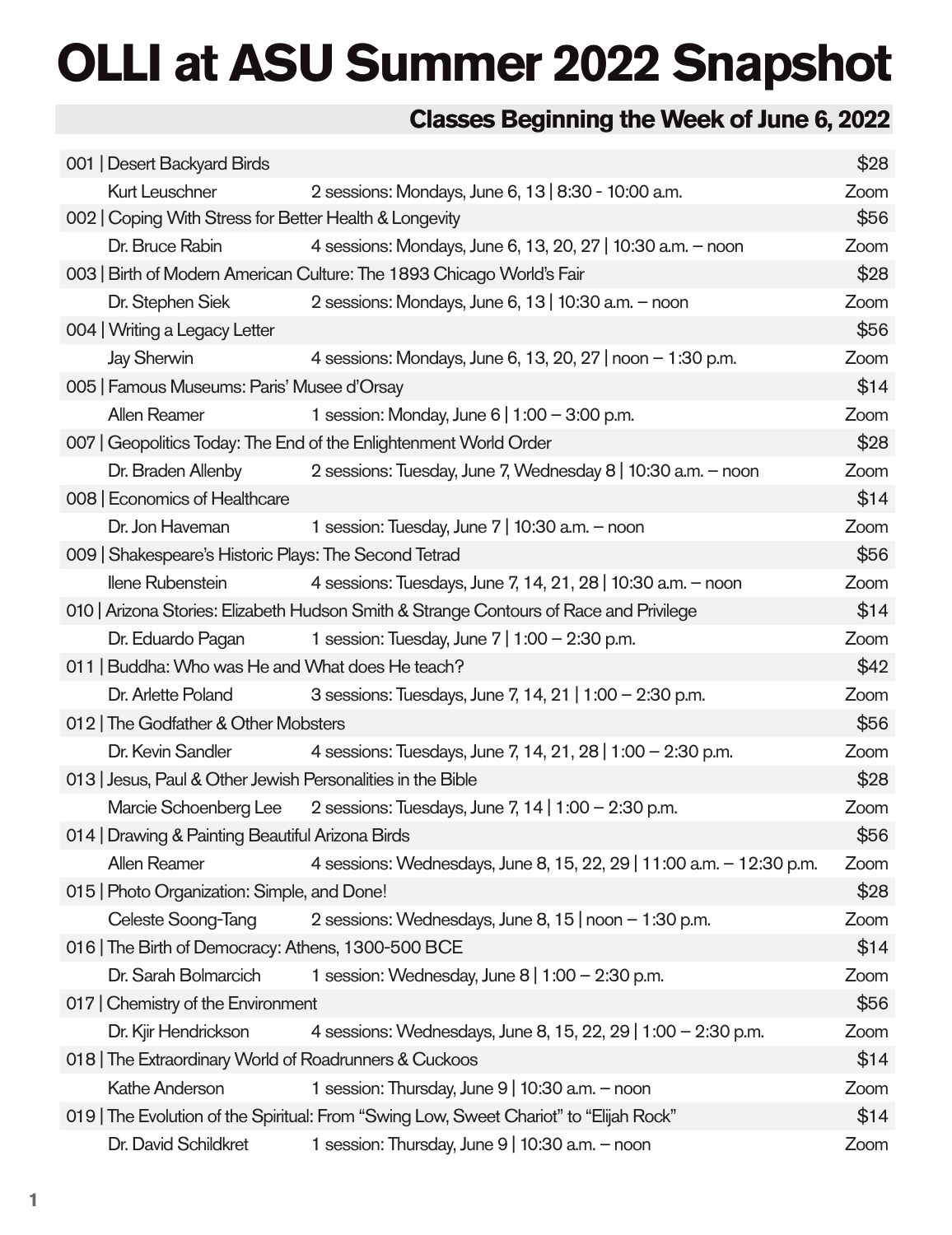| 020   Astronomical Fun                                                               |                                                                     |      |  |  |
|--------------------------------------------------------------------------------------|---------------------------------------------------------------------|------|--|--|
| Dr. Stephenie Slahor                                                                 | 3 sessions: Thursdays, June 9, 16, 23   10:30 a.m. - noon           | Zoom |  |  |
| 021   Screen Comedy Legends: Who are They?                                           |                                                                     |      |  |  |
| Dr. Jason Davids Scott                                                               | 1 session: Thursday, June $9 \mid 1:00 - 2:30$ p.m.                 |      |  |  |
| 022   Playing with Food: Chemistry in the Kitchen                                    |                                                                     |      |  |  |
| 4 sessions: Thursdays, June 9, 16, 23, 30   1:00 - 2:30 p.m.<br>Dr. Kjir Hendrickson |                                                                     |      |  |  |
| 023   The Clarence Miller Photograph Collection, Arizona Territory 1903-1906         |                                                                     |      |  |  |
| Don Larry                                                                            | 2 sessions: Thursday, June 9, Wednesday, June 22   1:00 - 2:30 p.m. | Zoom |  |  |
| 024   Cannabis 101: An Introduction to Cannabis Culture, Consumption & Cultivation   |                                                                     |      |  |  |
| Dan Turbyfill                                                                        | 3 sessions: Fridays, June 10, 17, 24   10:30 a.m. - noon            | Zoom |  |  |

#### **Classes Beginning the Week of June 13, 2022**

| 025   Fortunato Film School: Jaws                                     |                                                                    | \$28 |  |
|-----------------------------------------------------------------------|--------------------------------------------------------------------|------|--|
| Joe Fortunato                                                         | 2 sessions: Monday, June 13, Tuesday, June 14   12:30 - 2:00 p.m.  |      |  |
| 026   Irish Art & Architecture: Neolithic to Now                      |                                                                    |      |  |
| Allen Reamer                                                          | 2 sessions: Mondays, June 13, 20   1:00 - 3:00 p.m.                | Zoom |  |
| 027   The Safety Net & Its Future                                     |                                                                    | \$14 |  |
| Dr. Jon Haveman                                                       | 1 session: Tuesday, June $14$   10:30 a.m. - noon                  | Zoom |  |
| 028   The Necessity of Trust in a Democracy                           |                                                                    | \$14 |  |
| Dr. Daniel Rothenberg                                                 | 1 session: Tuesday, June $14$   10:30 a.m. $-$ noon                | Zoom |  |
|                                                                       | 029   Horror on the Hassayampa: The 1890 Walnut Grove Dam Disaster | \$14 |  |
| Dr. Eduardo Pagan                                                     | 1 session: Tuesday, June 14   1:00 - 2:30 p.m.                     | Zoom |  |
| 030   Southwestern Cooking: From the Grand Canyon to Grand Cuisine    |                                                                    |      |  |
| Chef Larry Canepa                                                     | 1 session: Wednesday, June 8   10:30 a.m. - noon                   | Zoom |  |
| 031   Technology: 30 Years of Change                                  |                                                                    | \$14 |  |
| Kevin Sebesta<br>1 session: Wednesday, June $8 \mid 1:00 - 2:30$ p.m. |                                                                    | Zoom |  |
| 032   Spanish Explorers & Conquistadors in Northern Mexico            |                                                                    |      |  |
| Dr. Amber Workan                                                      | 3 sessions: Wednesdays, June 15, 22, 29   1:00 - 2:30 p.m.         | Zoom |  |
| 033   The Emperor Nero: Man or Myth?                                  |                                                                    |      |  |
| Dr. Sarah Bolmarcich                                                  | 1 session: Thursday, June $16 \mid 10:30$ a.m. $-$ noon            | Zoom |  |
|                                                                       | 034   The COVID-19 Test Most of Us Need Now                        |      |  |
| Dr. Douglas Lake                                                      | 1 session: Thursday, June 16   10:30 a.m. - noon                   | Zoom |  |
| 035   All About Vitamins                                              |                                                                    | \$14 |  |
| Dr. Christy L. Alexon                                                 | 1 session: Thursday, June 16   1:00 - 2:30 p.m                     | Zoom |  |
| 036   Wilderness: A True American Legacy                              |                                                                    |      |  |
| <b>Gren Hansen</b>                                                    | 1 session: Thursday, June 16   1:30 - 3:00 p.m.                    | Zoom |  |

## **lifelonglearning.asu.edu | 602.543.6440**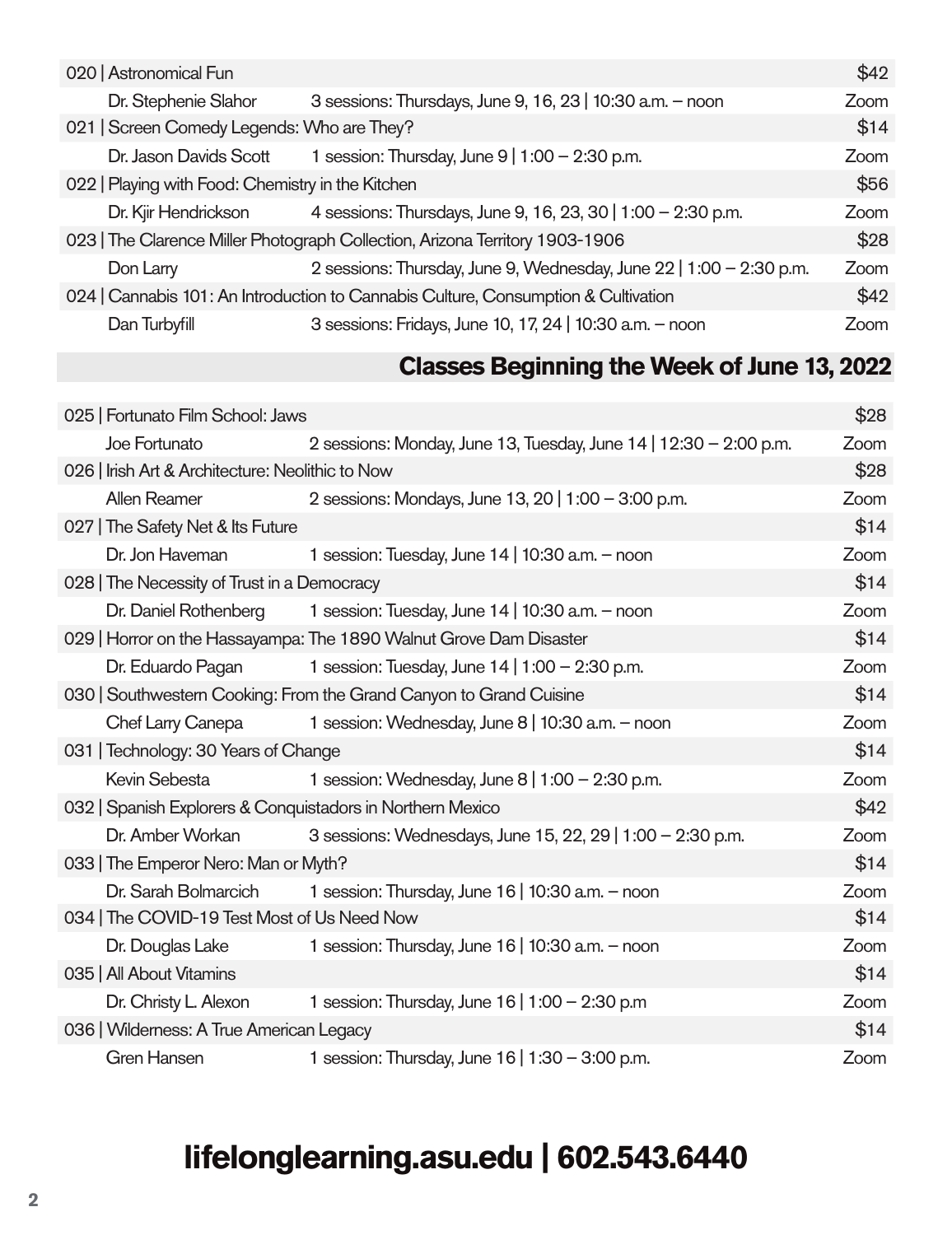### **Classes Beginning the Week of June 20, 2022**

| 037   Crucifixion & Resurrection                                          |                                                       | \$14 |  |  |
|---------------------------------------------------------------------------|-------------------------------------------------------|------|--|--|
| Marcie Schoenberg Lee                                                     | 1 session: Monday, June 20   11:00 a.m. - 12:30 p.m.  |      |  |  |
| 038   Armchair Travelers: The Galapagos                                   | \$28                                                  |      |  |  |
| <b>Barry Schoenfeld</b>                                                   | 2 sessions: Mondays, June 20, 27   1:30 - 3:00 p.m.   |      |  |  |
| 039   Aviation's Grand Opening: The Rheims 1909 Great Air Meet            | \$28                                                  |      |  |  |
| Michael Lavelle                                                           | 2 sessions: Tuesdays, June 21, 28   10:30 a.m. - noon |      |  |  |
| 040   Films For Thought: On The Waterfront & The Bridge On The River Kwai | \$28                                                  |      |  |  |
| Bernard (Butch) Epps                                                      | 2 sessions: Tuesdays, June 21, 28   1:00 - 2:30 p.m.  |      |  |  |
| 041   Ulysses S. Grant: 200 Years Later                                   | \$14                                                  |      |  |  |
| Dr. Brooks D. Simpson                                                     | Zoom                                                  |      |  |  |
| 042   The 50 Greatest Foods of America                                    | \$14                                                  |      |  |  |
| Chef Larry Canepa<br>1 session: Wednesday, June 22   10:30 a.m. - noon    |                                                       | Zoom |  |  |
| 043   Climate Change & Wine                                               |                                                       | \$14 |  |  |
| Dr. Gregory V. Jones                                                      | 1 session: Thursday, June 23   10:30 a.m. - noon      | Zoom |  |  |
| 044   Mediterranean Diet                                                  |                                                       | \$14 |  |  |
| Dr. Sandra Mayol-Kreiser                                                  | 1 session: Thursday, June 23   1:00 - 2:30 p.m        | Zoom |  |  |
| 045   Women on the Moon: Mercury 13's Almost Astronauts                   |                                                       |      |  |  |
| Dr. Peter Swan                                                            | 2 sessions: Thursdays, June 23, 30   1:00 - 2:30 p.m. | Zoom |  |  |
| 046   The History & Stewardship of the Superstition Mountains             |                                                       |      |  |  |
| Greg Hansen                                                               | 1 session: Thursday, June 23   1:30 - 3:00 p.m.       | Zoom |  |  |
| 047   Changemakers: Dancers Who Led Diversity in Ballet                   |                                                       |      |  |  |
| <b>Claire Schmaltz</b>                                                    | 1 session: Friday, June 24   8:30 - 10:00 a.m.        | Zoom |  |  |

### **Classes Beginning the Week of June 27, 2022**

| 048   Resurrection & a New Religion                               |                                                                            |      |  |  |
|-------------------------------------------------------------------|----------------------------------------------------------------------------|------|--|--|
|                                                                   | Marcie Schoenberg Lee 1 session: Monday, June 27   11:00 a.m. - 12:30 p.m. | Zoom |  |  |
| 049   The Prosecutor's Art: From the Streets to the Suites        | \$14                                                                       |      |  |  |
|                                                                   | Judge Charles Schudson 1 session: Monday, June 27   noon - 2:00 p.m.       |      |  |  |
| 050   American Realist Painters: Eakins & Homer                   | \$14                                                                       |      |  |  |
| Allen Reamer                                                      | Zoom                                                                       |      |  |  |
| 051   Ode to Beethoven: The Man Behind the Music                  | \$14                                                                       |      |  |  |
| Anette Isaacs                                                     | Zoom                                                                       |      |  |  |
| 052   The Road to the Constitution                                | \$14                                                                       |      |  |  |
| Dr. Jare Day                                                      | 1 session: Tuesday, June $28$   10:30 a.m. $-$ noon                        | Zoom |  |  |
| 053   30 Days on the Colorado River through the Grand Canyon      | \$14                                                                       |      |  |  |
| <b>Matthew Toro</b>                                               | 1 session: Tuesday, June 28   1:00 - 2:30 p.m.                             | Zoom |  |  |
| 054   World War II: The Greatest Generation                       | \$14                                                                       |      |  |  |
| Ken Sorensen<br>1 session: Wednesday, June 29   10:30 a.m. - noon |                                                                            |      |  |  |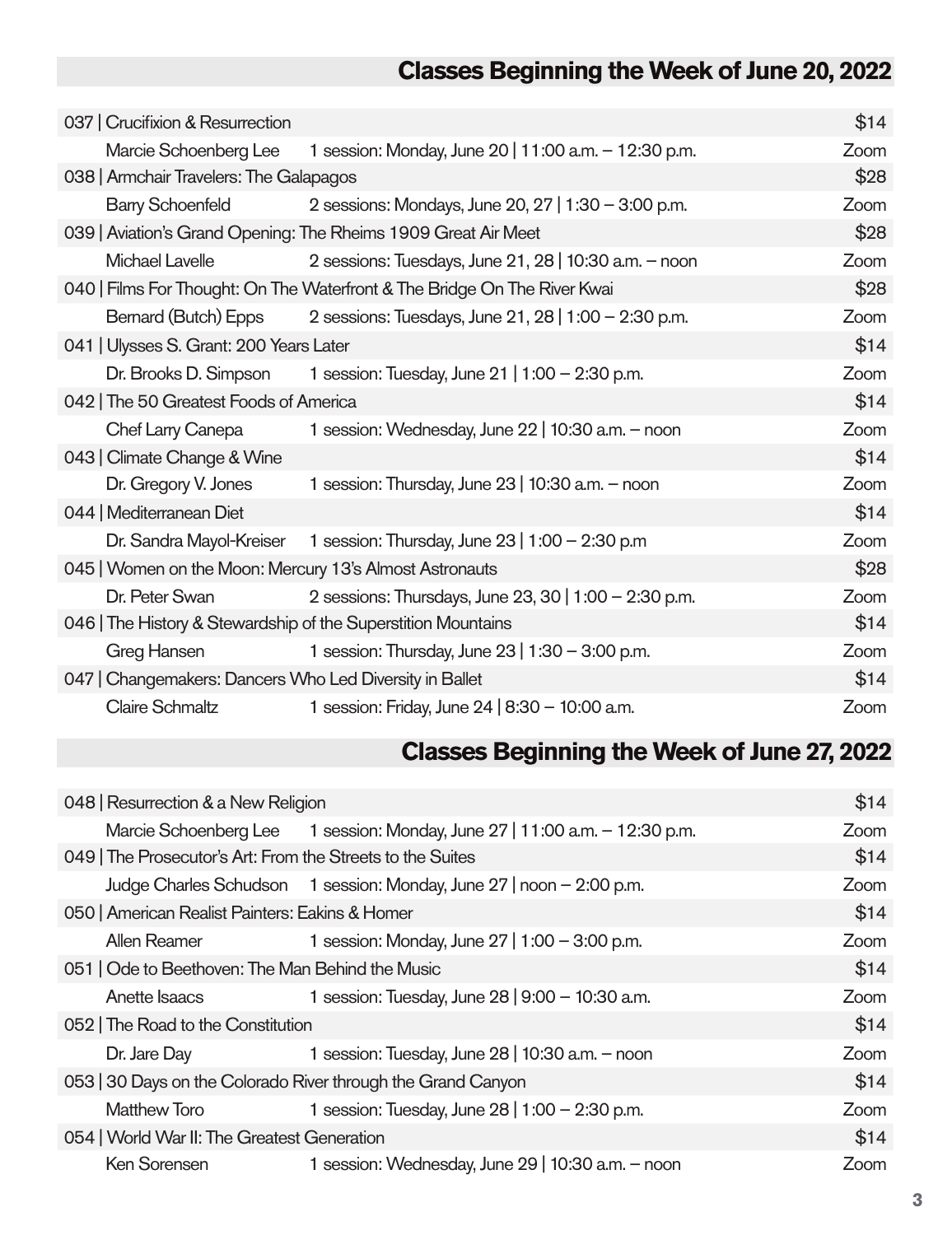| 055   Georg Telemann: Big Wig & More Famous than Bach         |                                                   |      |
|---------------------------------------------------------------|---------------------------------------------------|------|
| <b>Scott Youngs</b>                                           | 1 session: Wednesday, June 29   10:30 a.m. - noon | Zoom |
| 056   The German Virtuosa: The Life & Times of Clara Schumann |                                                   |      |
| Annette Isaacs                                                | 1 session: Thursday, June 30   9:00 - 10:30 a.m.  | Zoom |
| 057   Chaco Canyon: In the Southwest & Beyond                 | \$14                                              |      |
| Dr. Matt Peeples                                              | 1 session: Thursday, June 30   10:30 a.m. - noon  | Zoom |
| 058   The Outrageous Pricing of Prescription Drugs            | \$14                                              |      |
| Stephen Weinberg                                              | 1 session: Thursday, June 30   noon – 1:30 p.m.   | Zoom |

# **Registration**

#### **Register Online**

lifelonglearning.asu.edu/registration

Questions? Contact us at 602.543.6440.

#### **\$10 Summer Semester Membership Fee**

A one-time, per-semester membership fee entitles you to register and take as many classes as you wish. Membership fees are paid each semester at the time of registration.

#### **+ Class Fees**

Fees are noted in the class descriptions. Classes cost \$14/session.

#### **Important Note**

Registration for membership and class fees is per person, not per household.

## **Refund Policy**

Membership fees are nonrefundable. Class fees are non-refundable, except in the event a class is can- celed. Refunds will not be available in instances of double-booking

(selecting classes that take place simultaneously).

To ensure you do not double-book classes, view our Calendar on page 4.

### **Join Our Learning Enrichment Groups**

Learning Enrichment Groups (LEGs) are unique, selfmanaged groups comprised of OLLI at ASU members who volunteer to be facilitators and participants. LEGs do not have a participation fee and are open to current OLLI at ASU members.

#### **Current Affairs Discussion Group with Jim Stephens**

The Current Affairs Discussion Group meets the third Saturday of each month from 10:00 to 11:30 a.m via Zoom.

If you are interested in joining, please reach out to Jim via email at stephens.jim.a@gmail.com.

#### **Understanding Modern U.S. Culture with Carol Kubota**

This LEG meets on the first and third Thursdays each month starting at 3:00 p.m. on Zoom.

If you are interested in joining, please reach out to Carol via email at 2ndlifetravel@gmail.com.

#### **Want to learn more about our Summer 2022 instructors?**

Click here, or visit our website at lifelonglearning.asu.edu/classes-instructors to read biographies from each of our instructors.

To search within the Instructor Biographies, press Ctrl + F on PCs or Command + F on Macs and type in the instructor's last name.

## **lifelonglearning.asu.edu | 602.543.6440**